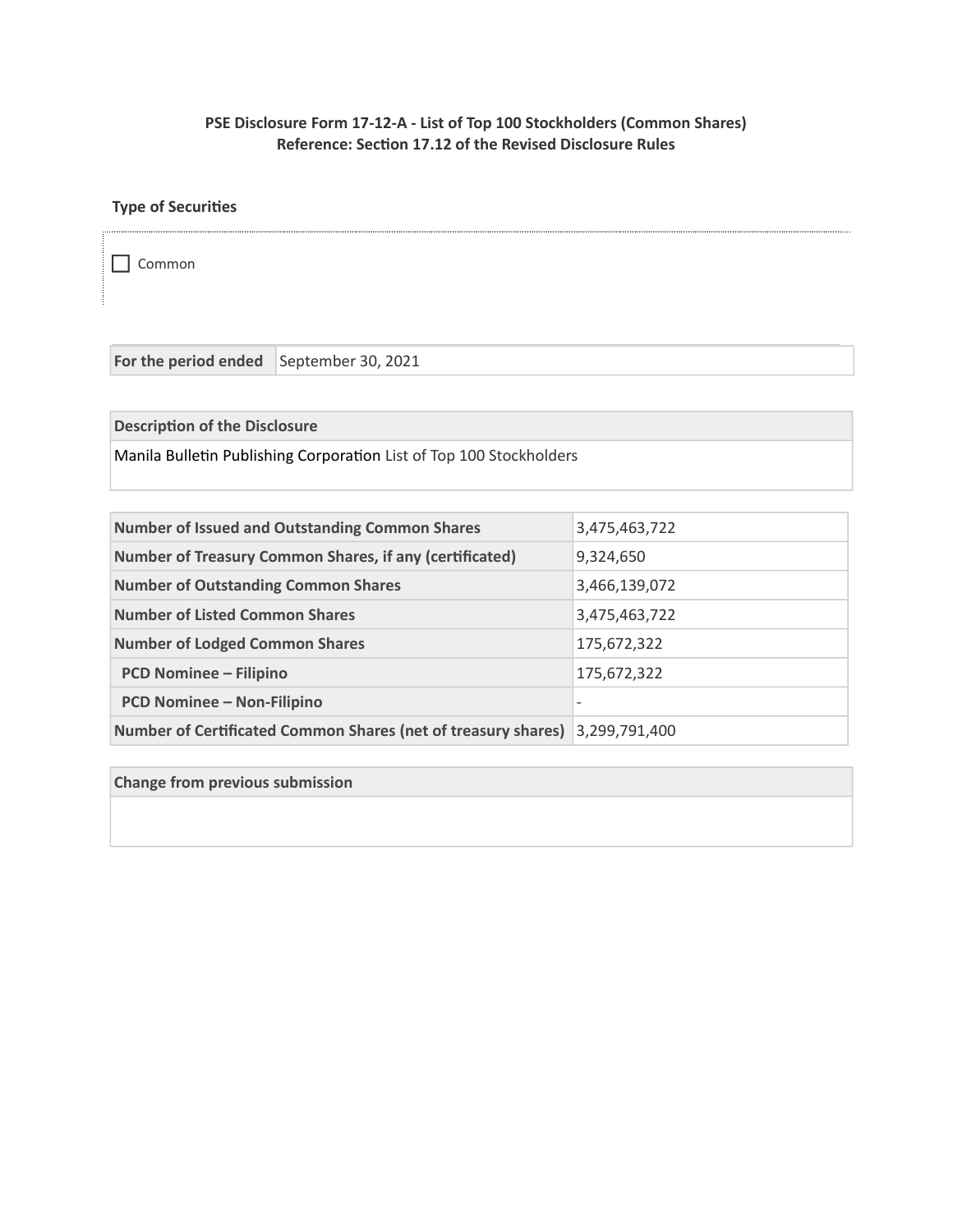Stock Transfer Service Inc. Page No. 1 MANILA BULLETIN PUBLISHING CORPORATION List of Top 100 Stockholders As of 09/30/2021

| Rank | Name                                   | Holdings             | Rank   |
|------|----------------------------------------|----------------------|--------|
| 1    | U S AUTOMOTIVE CO INC                  | 1,883,738,106 54.20% |        |
| 2    | USAUTOCO INC.                          | 811, 225, 930 23.34% |        |
| 3    | MENZI TRUST FUND INC                   | 292,632,568 08.42%   |        |
| 4    | PCD NOMINEE CORPORATION                | 175,672,322 05.05%   |        |
| 5    | EVERGREEN STOCKBROKERAGE & SEC., INC.  | 135,807,290 03.91%   |        |
| 6    | TREASURY SHARES                        | 9,324,650            | 00.27% |
| 7    | UY, WILLIAM CARLOS                     | 9,089,117            | 00.26% |
| 8    | CHUNG BUNSIT                           | 6, 217, 122          | 00.18% |
| 9    | CHUA, FRANCISCO C.                     | 4,544,563 00.13%     |        |
| 10   | ANITA S. REGALADO-DALAKOURAS           | 4,544,562            | 00.13% |
| 11   | TAN, TEODORA D.                        | 4,544,561 00.13%     |        |
| 12   | MIRIAM CU                              | 4,173,850            | 00.12% |
| 13   | CHING, RICHARD                         | 3,326,332            | 00.10% |
| 14   | YAP, BASILIO C.                        | 2,851,891 00.08%     |        |
| 15   | YAP, BENJAMIN C.                       | 2,851,891            | 00.08% |
| 16   | BASILIO C. YAP                         | 2,380,087            | 00.07% |
| 17   | BENJAMIN C. YAP                        | 2,380,087            | 00.07% |
| 18   | MAKATI SUPERMARKET CORPORATION         | 2,272,281            | 00.07% |
| 19   | UNIMART INC                            | 2,272,281 00.07%     |        |
| 20   | SY, JIMMY                              | 1,817,826 00.05%     |        |
| 21   | LEE, EDWARD A.                         | 1,817,826            | 00.05% |
| 22   | CARLOS UY CORPORATION                  | 1,817,826            | 00.05% |
| 23   | MICHAEL ANGELO P &/OR BIENVENIDO U LIM | 1,802,026            | 00.05% |
| 24   | YAP JR, ENRIQUE Y.                     | 1,365,544 00.04%     |        |
| 25   | JOHNNY K CHOA                          | 1,326,547            | 00.04% |
| 26   | O LEDESMA & CO INC                     | 1,195,560            | 00.03% |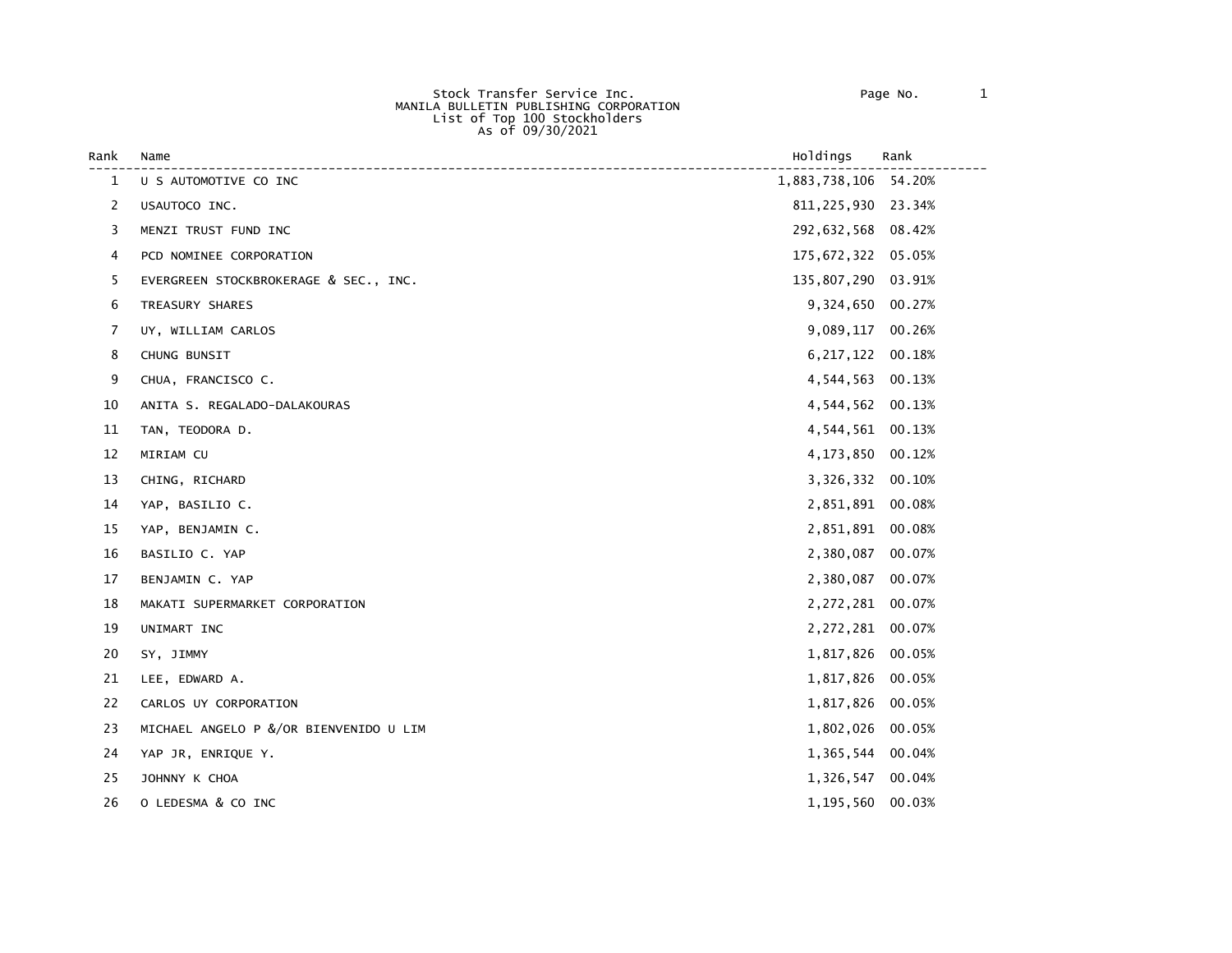| MANILA BULLETIN PUBLISHING CORPORATION                                          |
|---------------------------------------------------------------------------------|
|                                                                                 |
|                                                                                 |
| Stock Transfer Service Inc.<br>List of Top 100 Stockholders<br>As of 09/30/2021 |

| Rank | Name                                          | Holdings       | Rank   |
|------|-----------------------------------------------|----------------|--------|
| 27   | LEE, CARLOS A.                                | 1,139,325      | 00.03% |
| 28   | TIONG KENG CHING                              | 1,136,140      | 00.03% |
| 29   | SABINO B PADILLA IV &/OR MA DOMINGA B PADILLA | 1,134,663      | 00.03% |
| 30   | MIRIAM C. CU                                  | 1,128,995      | 00.03% |
| 31   | ZENAIDA GONZALES OR ARNEL GONZALES            | 1,127,058      | 00.03% |
| 32   | GOLDCLASS INC.                                | 1,052,409      | 00.03% |
| 33   | YAP, NICHOL C.                                | 945,626        | 00.03% |
| 34   | YAP III, EMILIO C.                            | 945,626        | 00.03% |
| 35   | YAP, JOHNNY C.                                | 945,626        | 00.03% |
| 36   | EDAN CORPORATION                              | 913,596 00.03% |        |
| 37   | SY BEE DY                                     | 908,921        | 00.03% |
| 38   | BARCELON, GEORGE T.                           | 908,918        | 00.03% |
| 39   | ILUSORIO, ERLINDA K                           | 908,916        | 00.03% |
| 40   | MA BARBARA B &/OR TEODORO B PADILLA           | 874,969        | 00.03% |
| 41   | MA DOMINGA B &/OR MA BARBARA B PADILLA        | 874,969        | 00.03% |
| 42   | TEODORO B &/OR MA DOMINGA B PADILLA           | 874,966        | 00.03% |
| 43   | MICHAEL VINCENT Y. YAP                        | 867,174        | 00.02% |
| 44   | ENRIQUE Y. YAP JR.                            | 844,016        | 00.02% |
| 45   | JEANNE SY KING                                | 818,025        | 00.02% |
| 46   | CHUNG BUN SIT                                 | 794,463        | 00.02% |
| 47   | JOHNNY C. YAP                                 | 793,363        | 00.02% |
| 48   | NICHOL C. YAP                                 | 793,363        | 00.02% |
| 49   | EMILIO C. YAP III                             | 793,362        | 00.02% |
| 50   | PAN MALAYAN MANAGEMENT & INVESTMENT CORP      | 735,641        | 00.02% |
| 51   | PINKY ROSE &/OR FLORENTINA PEDRO LIM          | 730,067        | 00.02% |
| 52   | SABINO B PADILLA IV &/OR MA BARBARA B PADILLA | 699,976        | 00.02% |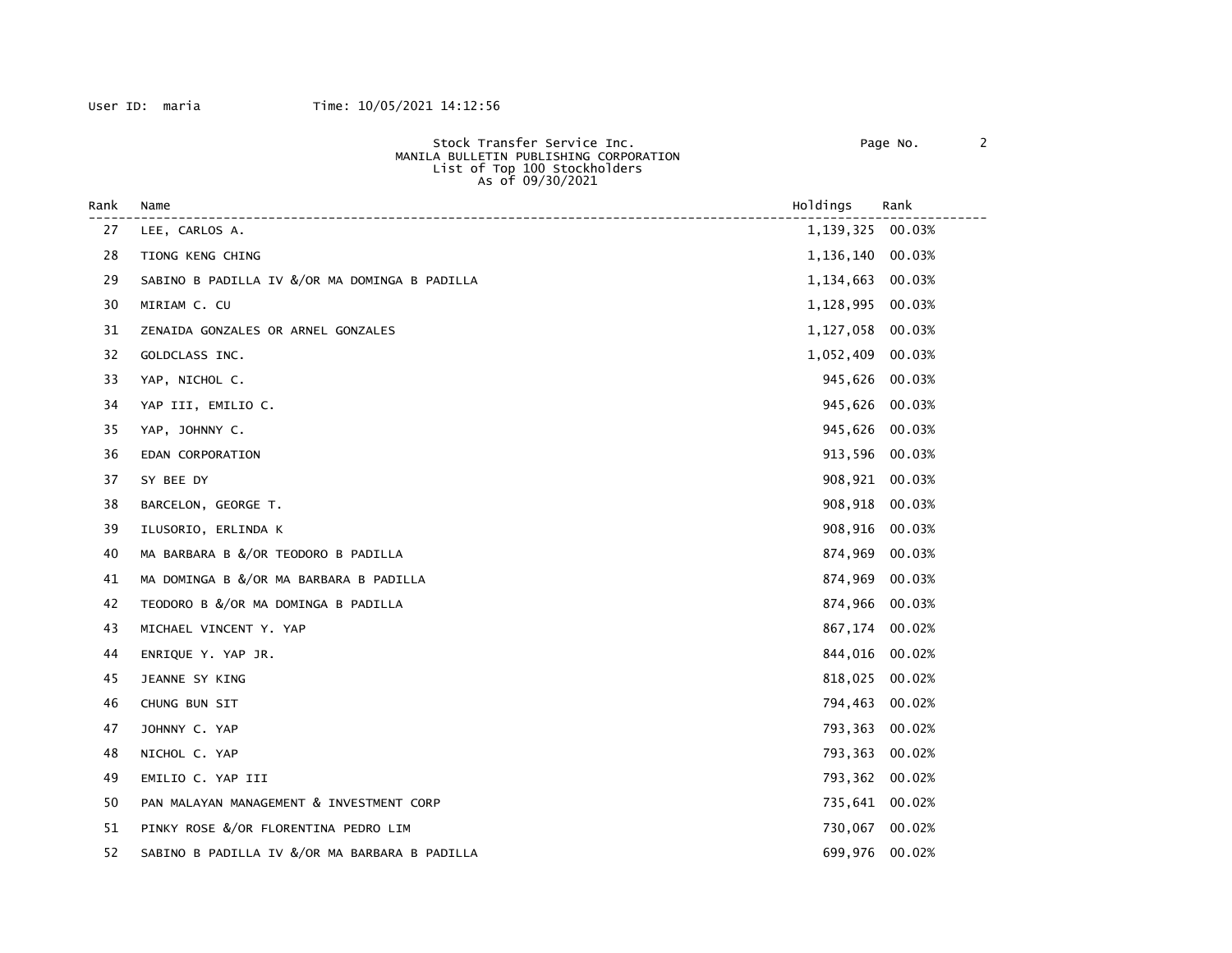## User ID: maria Time: 10/05/2021 14:12:56

| ide No. |  |
|---------|--|
|         |  |

| Stock Transfer Service Inc.            | Page No. |  |
|----------------------------------------|----------|--|
| MANILA BULLETIN PUBLISHING CORPORATION |          |  |
| List of Top 100 Stockholders           |          |  |
| As of 09/30/2021                       |          |  |

| Rank | Name<br>-----------------------------------        | Holdings | Rank           |
|------|----------------------------------------------------|----------|----------------|
| 53   | EDELYN L ONGCHANHOI ITF KAILYN PEARL L ONGCHANHOI  | 662,602  | 00.02%         |
| 54   | CARLOS CHUNG BUNSIT                                | 640,413  | 00.02%         |
| 55   | EDELYN L ONGCHANHOI ITF KEVIN WILLIAM L ONGCHANHOI | 602,367  | 00.02%         |
| 56   | DR. ANACLETO S. HERMOGENES                         | 568,073  | 00.02%         |
| 57   | SEE, BENITO LAGUNA                                 | 545,351  | 00.02%         |
| 58   | FIDEL V. GIRON                                     | 540,807  | 00.02%         |
| 59   | FERIA, CRISTETA A                                  | 522,626  | 00.02%         |
| 60   | FEDELINA U&/OR ELIODORO J&/OR BETHEL ANN RAVALO&/  | 500,325  | 00.01%         |
| 61   | CONSUNJI, EDWINA A.                                | 454,457  | 00.01%         |
| 62   | ANGEL NGU                                          | 454,457  | 00.01%         |
| 63   | MENDOZA, ALBERTO &/OR JEANIE C                     | 454,457  | 00.01%         |
| 64   | WELDING INDUSTRIES OF THE PHIL. INC.               | 454,457  | 00.01%         |
| 65   | JOHNNY CUA WEN GEE                                 | 444,729  | 00.01%         |
| 66   | NUBLA JR, RALPH                                    | 414,069  | 00.01%         |
| 67   | ANITY TY                                           | 411,355  | 00.01%         |
| 68   | AGAPITO P. VILLAROMAN                              | 400,000  | 00.01%         |
| 69   | BALTAO, HAZEL P                                    | 383,342  | 00.01%         |
| 70   | JEANNE S KING                                      | 366,924  | 00.01%         |
| 71   | ONG, JOSEPH D.                                     | 363,572  | 00.01%         |
| 72   | GO, CARLOS S.                                      | 363,572  | 00.01%         |
| 73   | SY, VICENTE GUEVARA                                | 363,570  | 00.01%         |
| 74   | TIU, EMILIO                                        | 363,570  | 00.01%         |
| 75   | UY, REMEDIOS                                       |          | 363,570 00.01% |
| 76   | MARSHALL COHU ITF: MARC ALLAN C. COHU              |          | 349,879 00.01% |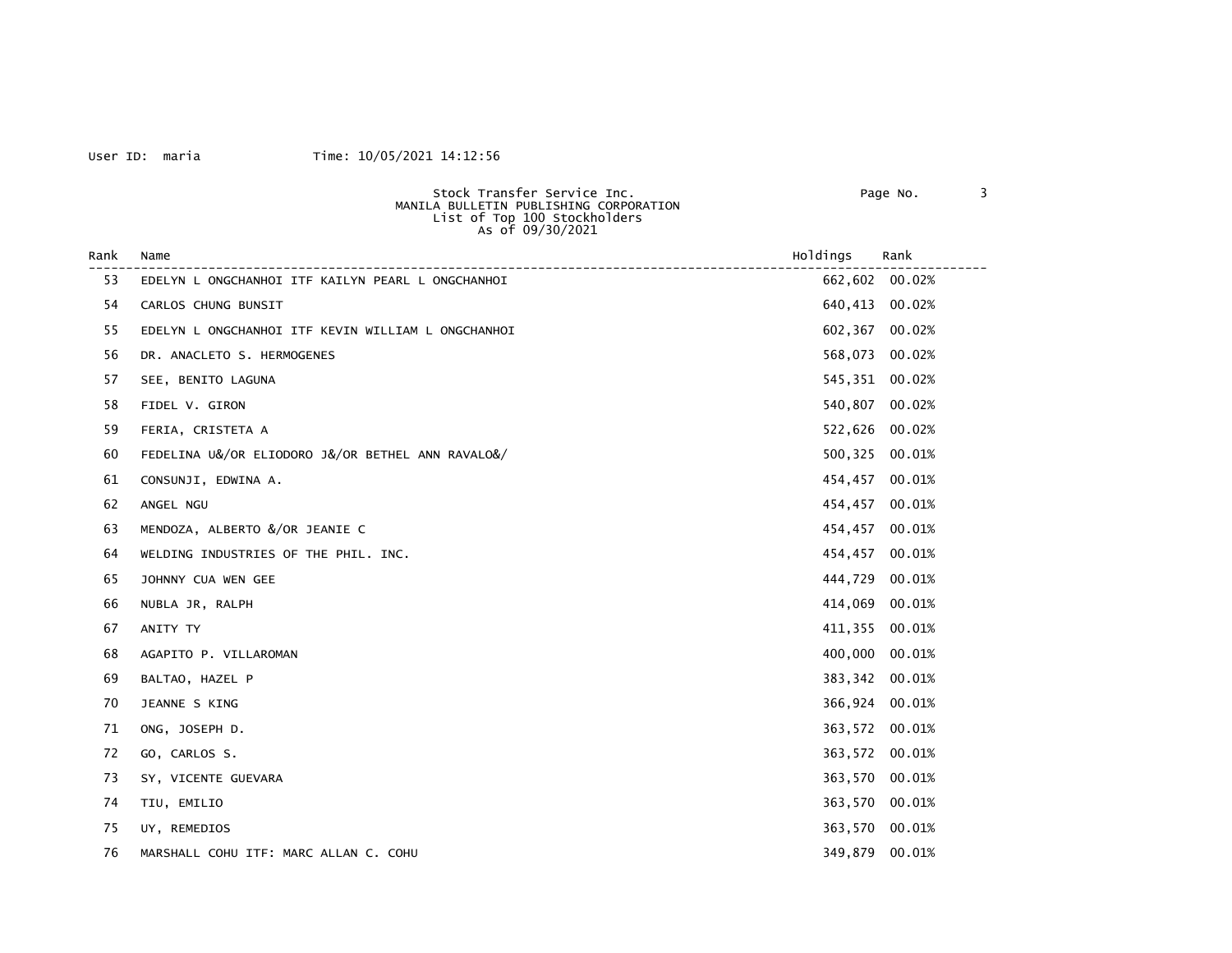77 PENA SR, GREGORIO 343,029 00.01%

78 YAP JR, EMILIO C 313,236 00.01%

#### User ID: maria Time: 10/05/2021 14:12:56

| Stock Transfer Service Inc.<br>MANILA BULLETIN PUBLISHING CORPORATION<br>List of Top 100 Stockholders<br>As of 09/30/2021 | Page No. |  |
|---------------------------------------------------------------------------------------------------------------------------|----------|--|
|                                                                                                                           |          |  |

| Rank | Name                                     | Holdings | Rank           |
|------|------------------------------------------|----------|----------------|
| 79   | GO, EUSEBIO S                            |          | 290,854 00.01% |
| 80   | V LEYEZA                                 | 278,199  | 00.01%         |
| 81   | YAP, FLORENTINO C                        | 272,678  | 00.01%         |
| 82   | GO, CARLITO C                            | 272,678  | 00.01%         |
| 83   | JOSEF, JOSEFINA N.                       | 272,678  | 00.01%         |
| 84   | JOSE LIM CHU TICK                        | 272,677  | 00.01%         |
| 85   | GAN TIONG CHUA                           | 272,677  | 00.01%         |
| 86   | CIPRIANO, PURIFICACION M.                | 272,677  | 00.01%         |
| 87   | TANQUETO JR, PERSHING                    | 272,677  | 00.01%         |
| 88   | LILIA SAN BUENAVENTURA                   | 259,615  | 00.01%         |
| 89   | GO, WILSON G.                            | 254,503  | 00.01%         |
| 90   | CHUA HU HUA                              | 254,498  | 00.01%         |
| 91   | DANIEL C CU                              | 247,581  | 00.01%         |
| 92   | ESTATE DEVELOPERS AND INVESTORS CORP     | 242,861  | 00.01%         |
| 93   | ELIODORO J. RAVALO                       | 240,863  | 00.01%         |
| 94   | MENDOZA, AMORSOLO V                      | 239,383  | 00.01%         |
| 95   | ANDREA D DOMINGO                         | 234,440  | 00.01%         |
| 96   | OPPEN, ANTONIO C.                        | 230,848  | 00.01%         |
| 97   | JESSE REYES                              | 227,237  | 00.01%         |
| 98   | P & A AGRICULTURAL & TRADING CORPORATION | 227,230  | 00.01%         |
| 99   | CATAPUSAN, JULITO A.                     | 218,154  | 00.01%         |
| 100  | YUQUICO, GEORGE                          | 218,145  | 00.01%         |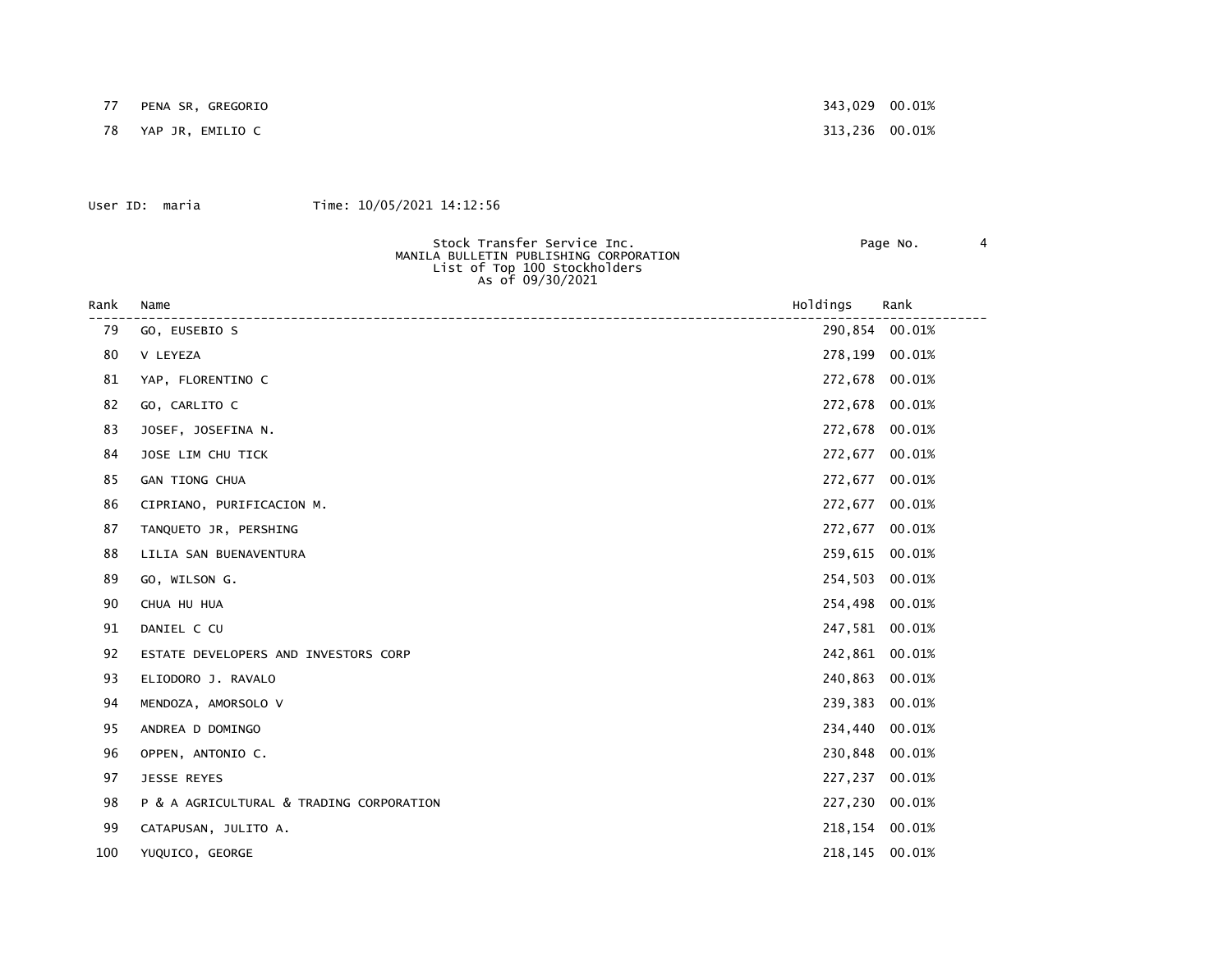|      |      | Stock Transfer Service Inc.<br>MANILA BULLETIN PUBLISHING CORPORATION<br>List of Top 100 Stockholders<br>As of 09/30/2021 | Page No.             |  |
|------|------|---------------------------------------------------------------------------------------------------------------------------|----------------------|--|
| Rank | Name | Holdings                                                                                                                  | Rank                 |  |
|      |      | Total Top 100 Shareholders :                                                                                              | 3,411,900,781 98.17% |  |

---------------

3,475,463,777<br>================

Total Issued Shares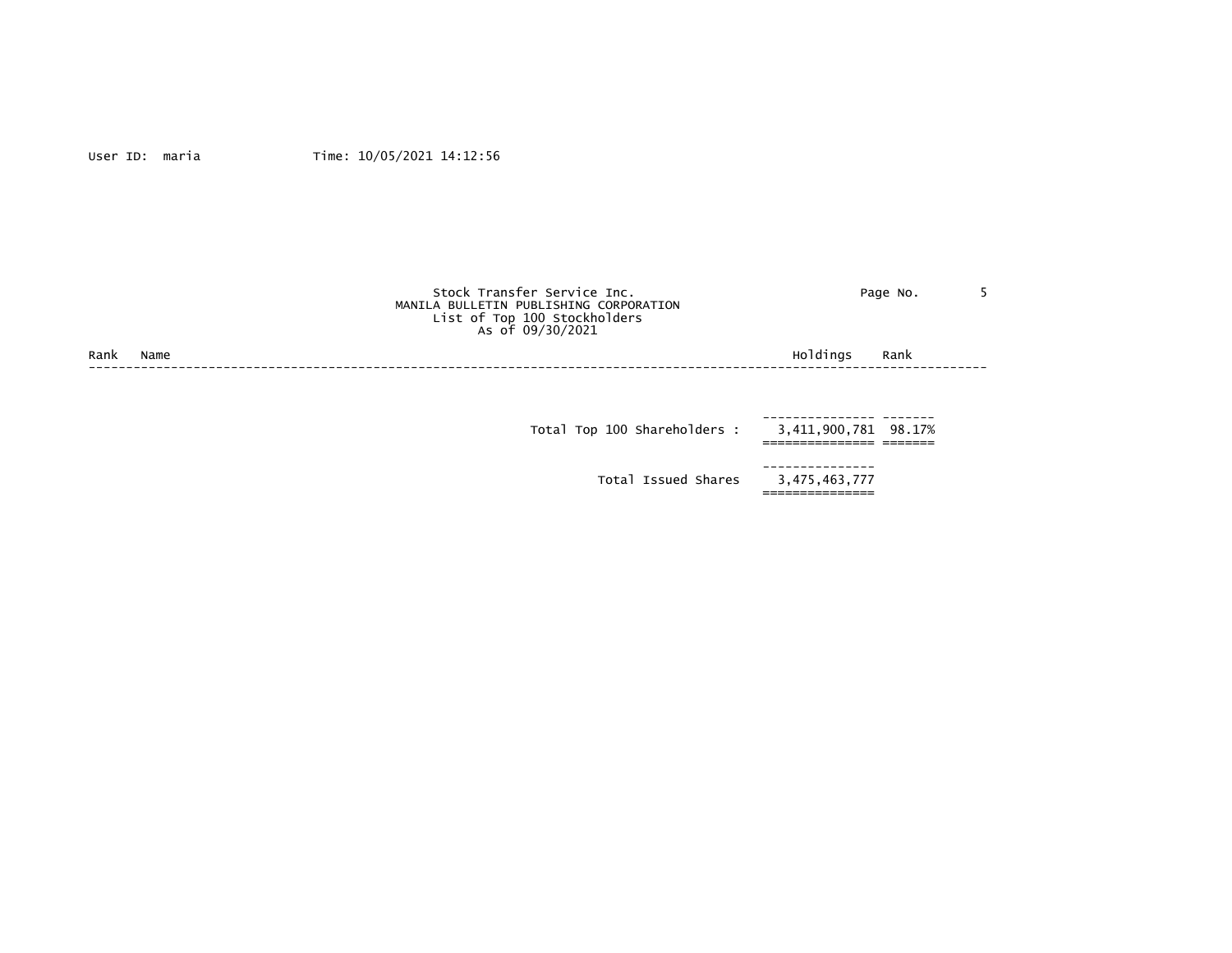User ID: maria Time: 10/05/2021 14:12:56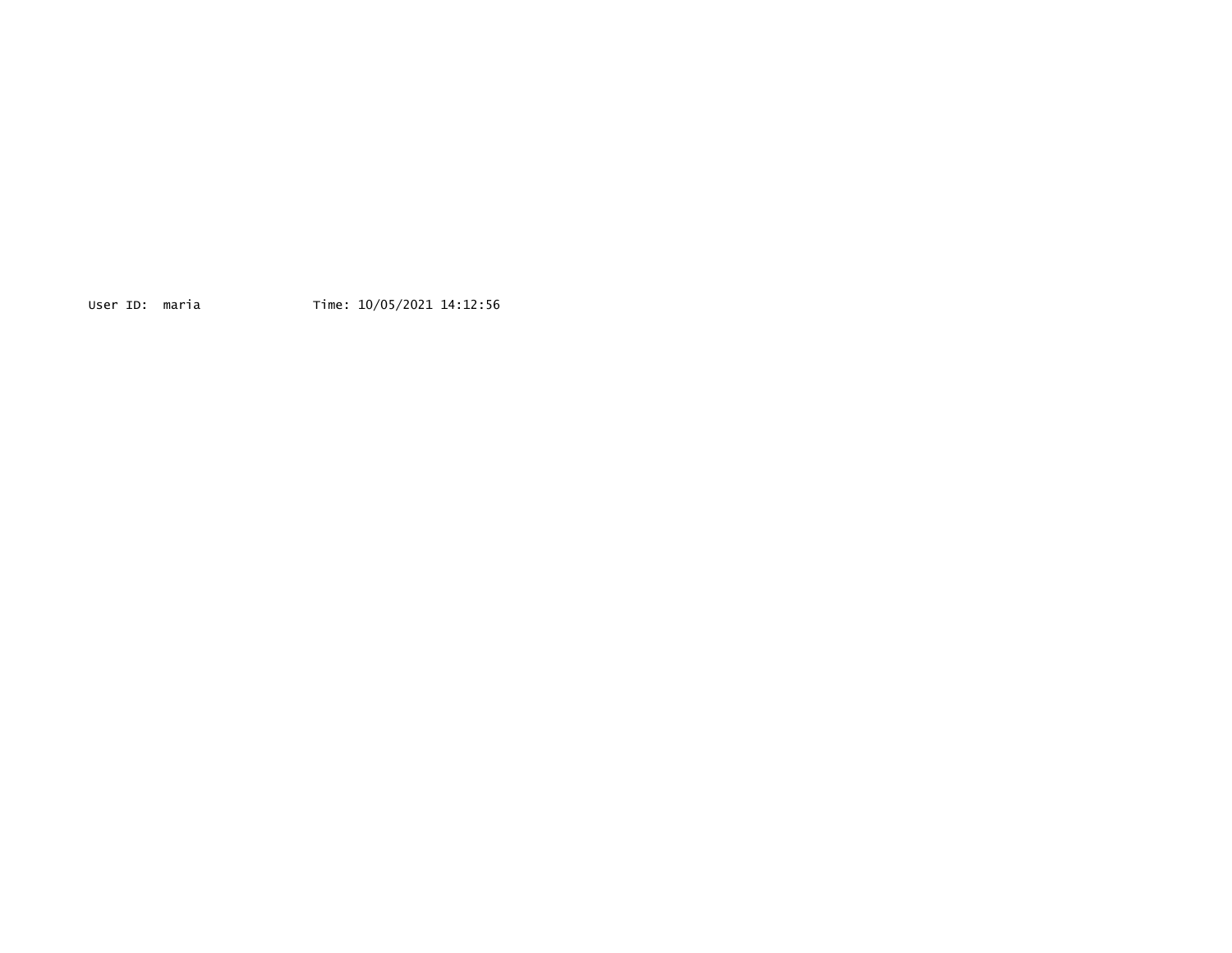# **OUTSTANDING BALANCES FOR A SPECIFIC COMPANY**

Company Code - MB0000000000

| Business Date: September 30, 2021                 |                 |
|---------------------------------------------------|-----------------|
| <b>BPNAME</b>                                     | <b>HOLDINGS</b> |
| UPCC SECURITIES CORP.                             | 4,824,271       |
| A & A SECURITIES, INC.                            | 1,259,120       |
| <b>ABACUS SECURITIES CORPORATION</b>              | 8,789,669       |
| PHILSTOCKS FINANCIAL INC                          | 1,579,201       |
| A. T. DE CASTRO SECURITIES CORP.                  | 209,436         |
| ALPHA SECURITIES CORP.                            | 91,853          |
| <b>BA SECURITIES, INC.</b>                        | 208,809         |
| AP SECURITIES INCORPORATED                        | 401,348         |
| ANSALDO, GODINEZ & CO., INC.                      | 5,769,494       |
| AB CAPITAL SECURITIES, INC.                       | 851,287         |
| <b>SB EQUITIES, INC.</b>                          | 2,888,082       |
| ASIA PACIFIC CAPITAL EQUITIES & SECURITIES CORP.  | 171,435         |
| ASIASEC EQUITIES, INC.                            | 385,446         |
| <b>ASTRA SECURITIES CORPORATION</b>               | 232,361         |
| CHINA BANK SECURITIES CORPORATION                 | 82,098          |
| BELSON SECURITIES, INC.                           | 164,699         |
| BENJAMIN CO CA & CO., INC.                        | 68,260          |
| JAKA SECURITIES CORP.                             | 3,937,349       |
| <b>BPI SECURITIES CORPORATION</b>                 | 5,162,500       |
| CAMPOS, LANUZA & COMPANY, INC.                    | 36,498          |
| SINCERE SECURITIES CORPORATION                    | 316,439         |
| CTS GLOBAL EQUITY GROUP, INC.                     | 3,179,973       |
| TRITON SECURITIES CORP.                           | 474,733         |
| <b>IGC SECURITIES INC.</b>                        | 232,983         |
| <b>CUALOPING SECURITIES CORPORATION</b>           | 3,755           |
| DBP-DAIWA CAPITAL MARKETS PHILPPINES, INC.        | 7,837           |
| DAVID GO SECURITIES CORP.                         | 1,172,673       |
| DIVERSIFIED SECURITIES, INC.                      | 3,426,970       |
| E. CHUA CHIACO SECURITIES, INC.                   | 799,764         |
| EQUITABLE SECURIITES (PHILS.) INC.                | 12,255          |
| <b>EAST WEST CAPITAL CORPORATION</b>              | 575             |
| <b>EASTERN SECURITIES DEVELOPMENT CORPORATION</b> | 2,757,698       |
| EQUITIWORLD SECURITIES, INC.                      | 123,240         |
| EVERGREEN STOCK BROKERAGE & SEC., INC.            | 5,278,523       |
| <b>FIRST ORIENT SECURITIES, INC.</b>              | 1,497           |
| FIRST INTEGRATED CAPITAL SECURITIES, INC.         | 6,362           |
| FORTUNE SECURITIES, INC.                          | 14              |
| F. YAP SECURITIES, INC.                           | 567,604         |
| <b>GLOBALINKS SECURITIES &amp; STOCKS, INC.</b>   | 348,344         |
| JSG SECURITIES, INC.                              | 38,175          |
| <b>GOLDSTAR SECURITIES, INC.</b>                  | 1,167,197       |
| GUILD SECURITIES, INC.                            | 286,628         |
| HDI SECURITIES, INC.                              | 3,572,945       |
| H. E. BENNETT SECURITIES, INC.                    | 319,953         |
| HK SECURITIES, INC.                               | 4,982           |
| I. ACKERMAN & CO., INC.                           | 57,427          |
| I. B. GIMENEZ SECURITIES, INC.                    | 8,949           |
| INVESTORS SECURITIES, INC,                        | 1,125,601       |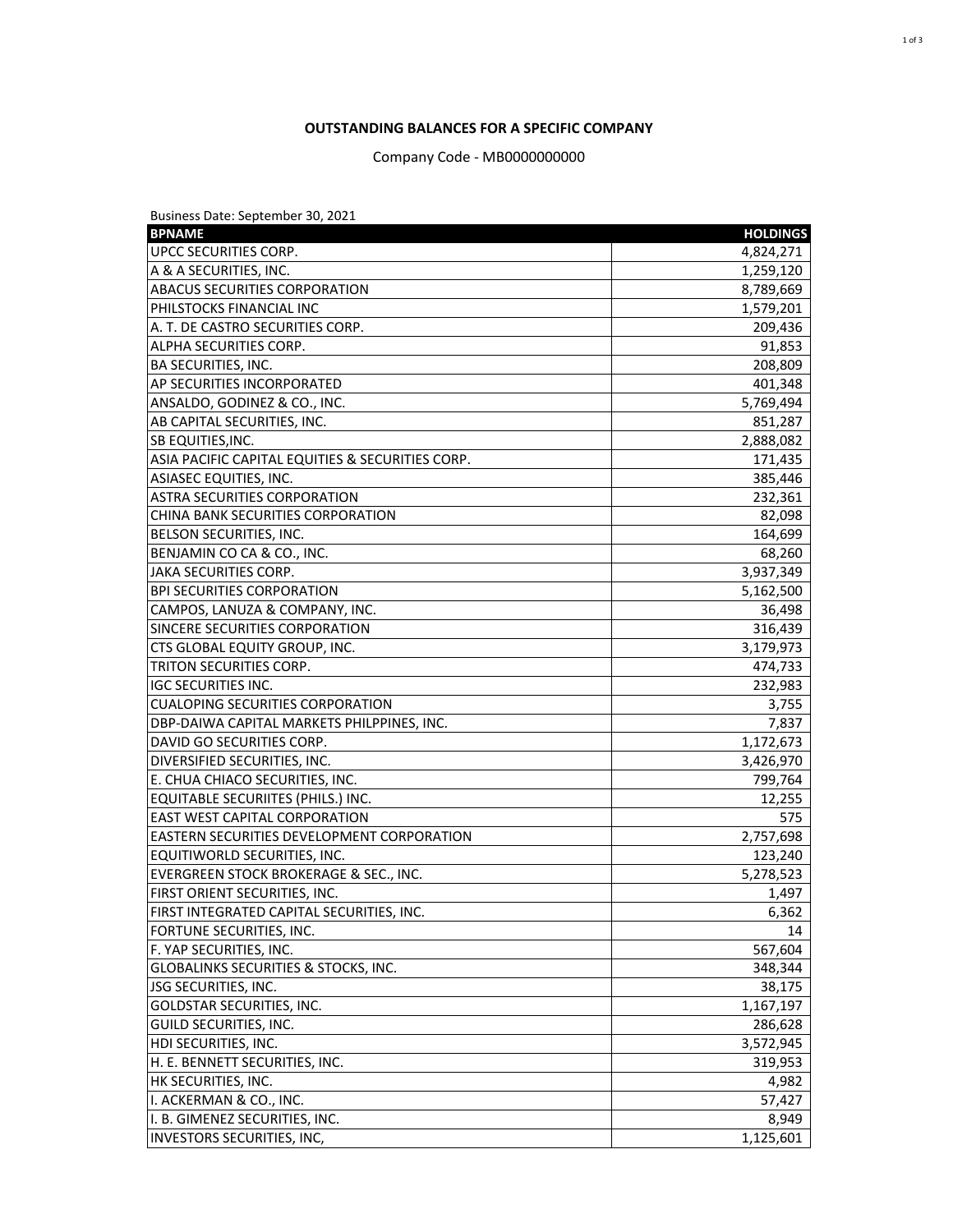| <b>BPNAME</b>                                | <b>HOLDINGS</b> |
|----------------------------------------------|-----------------|
| IMPERIAL, DE GUZMAN, ABALOS & CO., INC.      | 59,009          |
| INTRA-INVEST SECURITIES, INC.                | 295,595         |
| ASIAN CAPITAL EQUITIES, INC.                 | 23              |
| J.M. BARCELON & CO., INC.                    | 58,279          |
| <b>STRATEGIC EQUITIES CORP.</b>              | 48,422          |
| LARRGO SECURITIES CO., INC.                  | 20,394          |
| LOPEZ, LOCSIN, LEDESMA & CO., INC.           | 678             |
| LUCKY SECURITIES, INC.                       | 1,905           |
| LUYS SECURITIES COMPANY, INC.                | 3,334,499       |
| MANDARIN SECURITIES CORPORATION              | 9,010,212       |
| COL Financial Group, Inc.                    | 19,940,790      |
| DA MARKET SECURITIES, INC.                   | 98,299          |
| MERCANTILE SECURITIES CORP.                  | 809,643         |
| MERIDIAN SECURITIES, INC.                    | 133,122         |
| MDR SECURITIES, INC.                         | 67,486          |
| REGIS PARTNERS, INC.                         | 17,586          |
| MOUNT PEAK SECURITIES, INC.                  | 582,983         |
| NEW WORLD SECURITIES CO., INC.               | 1,769,852       |
| OPTIMUM SECURITIES CORPORATION               | 211,813         |
| <b>RCBC SECURITIES, INC.</b>                 | 795,368         |
| PAN ASIA SECURITIES CORP.                    | 1,052,852       |
| PAPA SECURITIES CORPORATION                  | 474,041         |
| MAYBANK ATR KIM ENG SECURITIES, INC.         | 2,124,351       |
| PLATINUM SECURITIES, INC.                    | 27,305          |
| PNB SECURITIES, INC.                         | 805,168         |
| PREMIUM SECURITIES, INC.                     | 521,260         |
| SALISBURY BKT SECURITIES CORPORATION         | 12,108          |
| QUALITY INVESTMENTS & SECURITIES CORPORATION | 4,347,116       |
| R & L INVESTMENTS, INC.                      | 534,965         |
| R. COYIUTO SECURITIES, INC.                  | 393,407         |
| REGINA CAPITAL DEVELOPMENT CORPORATION       | 653,115         |
| R. NUBLA SECURITIES, INC.                    | 18,994,099      |
| AAA SOUTHEAST EQUITIES, INCORPORATED         | 87,007          |
| R. S. LIM & CO., INC.                        | 946,914         |
| RTG & COMPANY, INC.                          | 104,477         |
| S.J. ROXAS & CO., INC.                       | 68,966          |
| FIDELITY SECURITIES, INC.                    | 19,297          |
| SUMMIT SECURITIES, INC.                      | 3,510,366       |
| STANDARD SECURITIES CORPORATION              | 164,469         |
| SUPREME STOCKBROKERS, INC                    | 5,591           |
| TANSENGCO & CO., INC.                        | 390,031         |
| TOWER SECURITIES, INC.                       | 12,820,033      |
| TRANS-ASIA SECURITIES, INC.                  | 20,758          |
| UCPB SECURITIES, INC.                        | 50,600          |
| E.SECURITIES, INC.                           | 82,083          |
| VENTURE SECURITIES, INC.                     | 1,060,266       |
| FIRST METRO SECURITIES BROKERAGE CORP.       | 3,532,104       |
| WEALTH SECURITIES, INC.                      | 1,688,184       |
| WESTLINK GLOBAL EQUITIES, INC.               | 3,489,258       |
| BERNAD SECURITIES, INC.                      | 328,695         |
| WONG SECURITIES CORPORATION                  | 200,003         |
| YAO & ZIALCITA, INC.                         | 258,804         |
| YU & COMPANY, INC.                           | 1,052,972       |
| <b>BDO SECURITIES CORPORATION</b>            | 3,534,019       |
| <b>EAGLE EQUITIES, INC.</b>                  | 11,138          |
|                                              |                 |